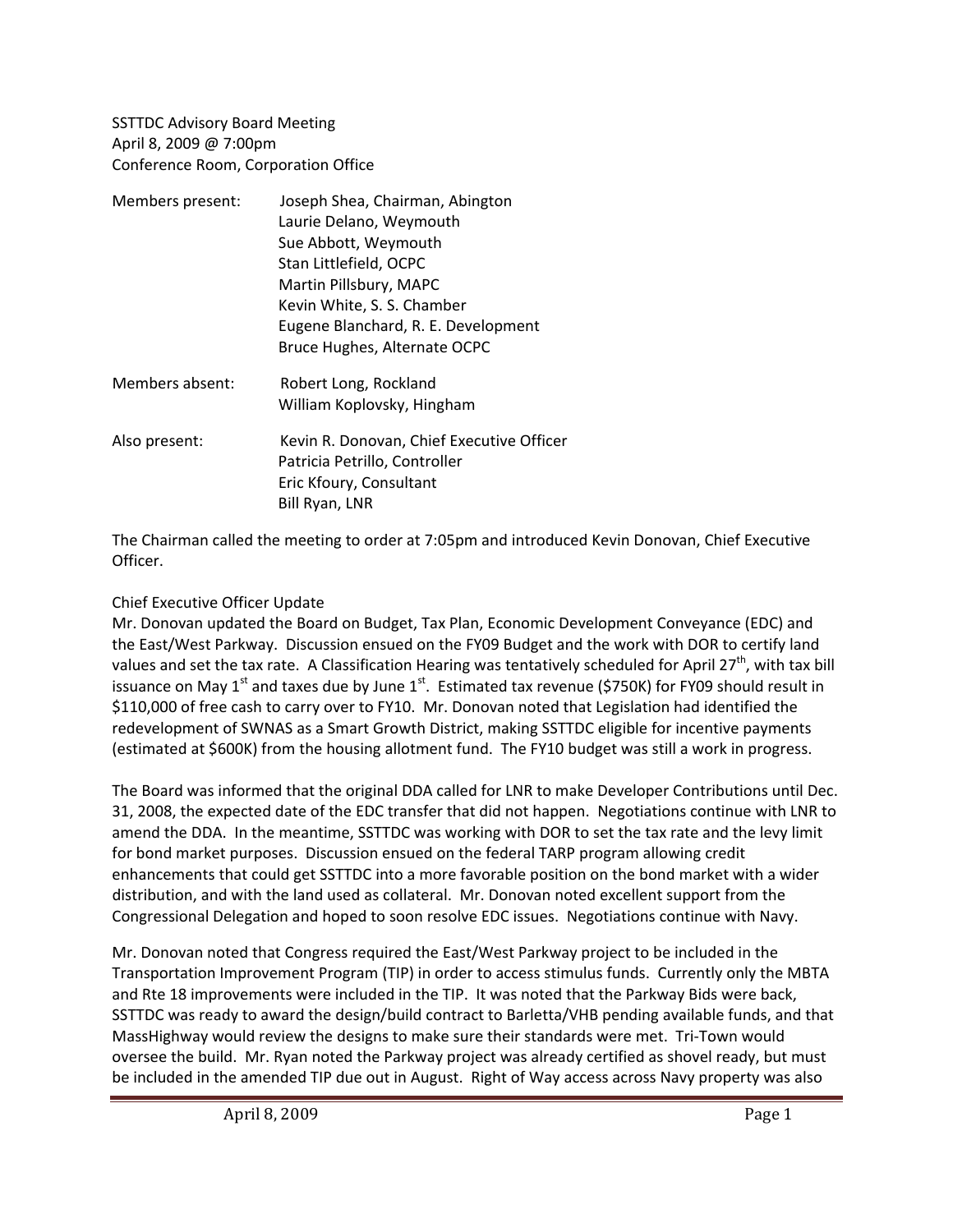needed. Navy indicated a willingness to allow an easement on the parkway footprint across their property.

Mr. Ryan commented on recent news articles, noting that LNR had covered all Phase 1A infrastructure expenses on FOST 1 & 2 land through equity. SSTTDC must obtain bond financing for Phase 1B. He indicated that the journalists failed to report that very productive meetings were ongoing between LNR and SSTTDC to keep the project moving forward, and also stated if the Corporation could not get bond financing, then only FOST 1 & 2 would be developed at this time. LNR was confident that the full buildout vision was still valid and that a master plan community south of Boston was still very attractive.

All agreed that the Advisory Board, the Host Communities and the regional Planning Councils should ask State and Federal delegations to provide assistance to the largest active economic development project in Boston to gain access to financial resources in order to maintain a long term sustainable development. They also agreed that the project had the ability to create several thousand jobs in a short period of time.

It was suggested that requesting a meeting with the State and Federal decision makers and sending two or three representatives from the Advisory Board (and Host Communities and Planning Councils) might be more effective.

**VOTED: Motion of Martin Pillsbury, seconded by Bruce Hughes, to authorize the Chairman to work** with the Chief Executive Officer to draft a letter of support for the project and request assistance to **the Corporation in their mission to secure bond financing Unanimous vote**

Mr. Ryan noted there were indications that President Obama's Administration may revisit the No‐Cost EDC, which could result in a \$10M savings on the land transfer, and that U.S. Senator Snow (Maine) intended to file a bill to return to a No‐Cost EDC. Mr. Donovan reported that he received a call from a representative of the Mayor of San Francisco looking for sponsors to combine the Bases closed, but not transferred, under the original BRAC (1995) to help make the No‐Cost EDC bill stronger. It was not known how long the approval process would take, if there was enough bipartisan support in the New England Region it would have a better chance.

Mr. Donovan noted that a Cost EDC was still being discussed with Navy, and that the Corporation was still planning strategy for bond financing. Discussion ensued on the Corporation's viable debt load based on FOST 1 & 2 and the cleanup process on remaining land if transferred under a No Cost EDC. It was noted that the original purpose of BRAC was to realize potential equity value, clean up the mess, get the land into active development and create jobs.

Mr. Ryan apologized that the Advisory Board's November tour was cancelled, stated he would get it worked out this spring and then proceeded to outline the development activity to date. He noted that Phase 1A infrastructure was all done and the north/south runway was prepared for residential parcels. Mr. Ryan stated Phase 1A land absorption would drive the pace for Phase 1B infrastructure development. LNR anticipated closing a land deal with the movie studio in mid‐summer and had a tentative purchase & sale agreement with an assisted living facility community (contingent upon parkway construction).

Mr. Ryan informed Board members that funds in Host Community Agreements were linked to the final EDC transfer and that it would not be economically possible to release those funds until that closing